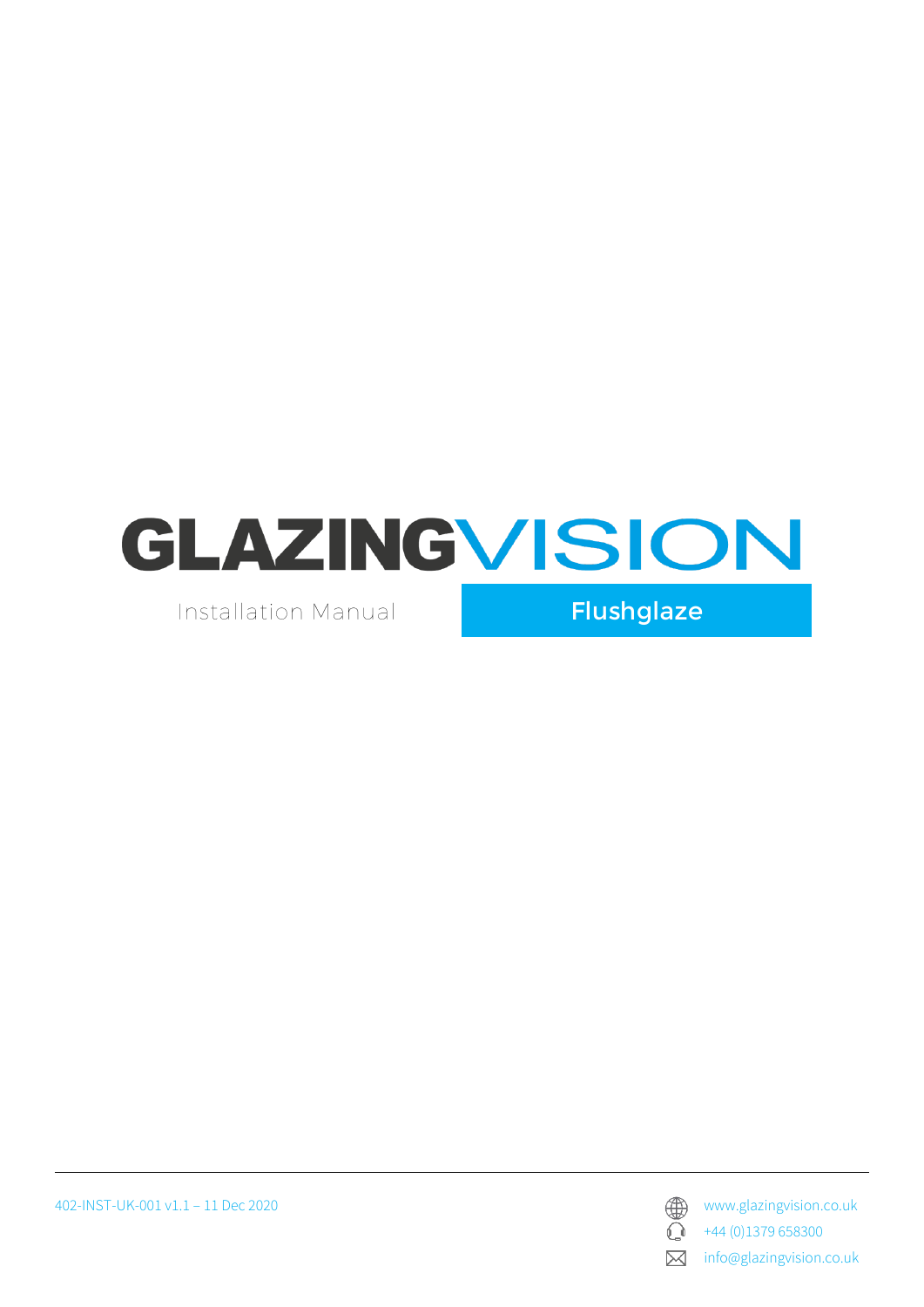## **Contents**

| <b>Section Description</b>                  | Page           |
|---------------------------------------------|----------------|
| Introduction                                | 3              |
| Safety Information                          | $\overline{4}$ |
| Pre-Installation Preparation                | 6              |
| Upstand Top Trim Installation               | 8              |
| Installation Procedure - Singlepart Units   | 9              |
| Installation Procedure - Multipart Units    | 11             |
| Installation Procedure – Wall Abutted Units |                |
| Installation Procedure - Glass Fin Units    | 17             |
| Interior Finishing                          | 19             |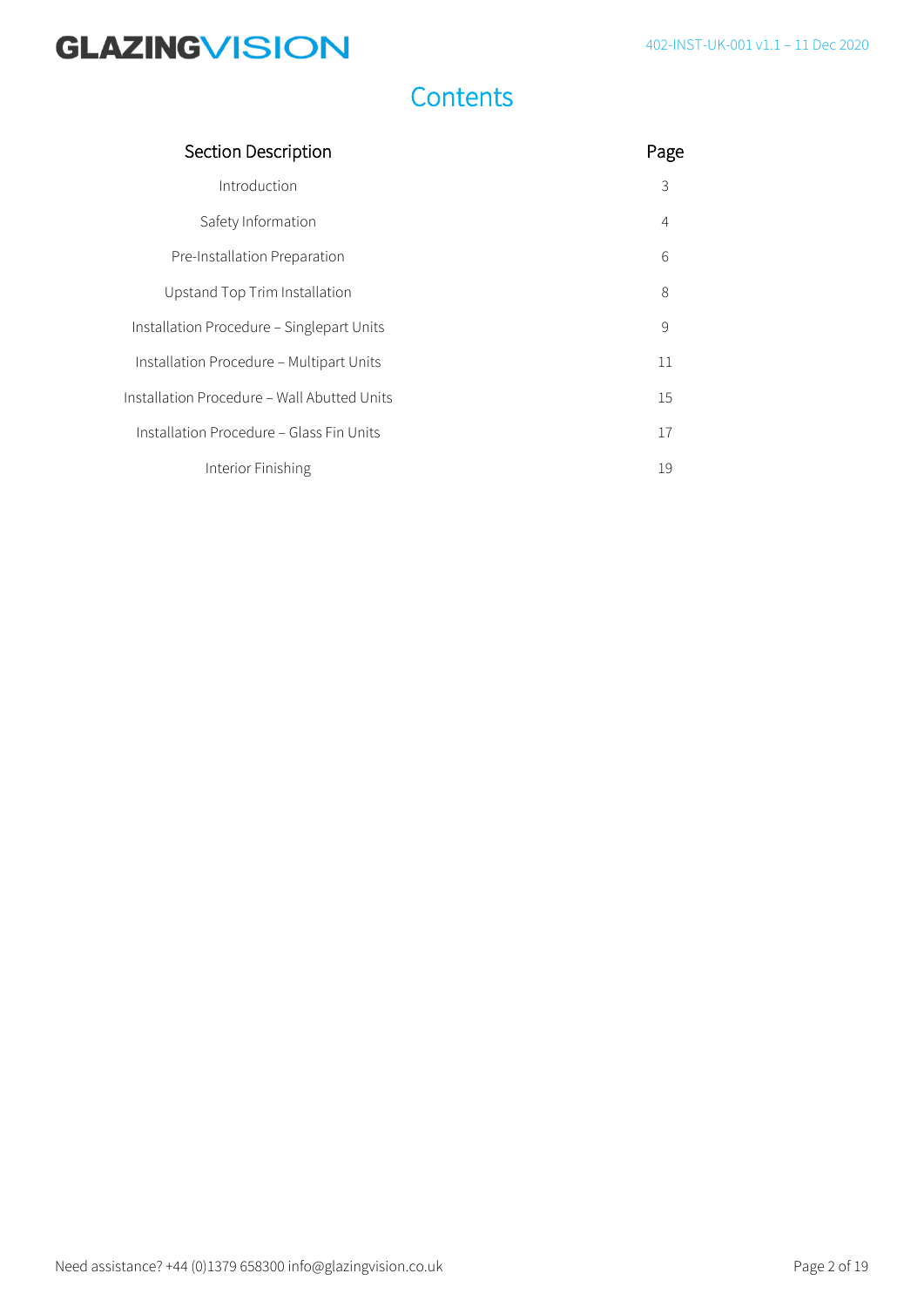# Introduction

Thank you for purchasing a Glazing Vision Flushglaze*.* In order to ensure that it gives you many years of service it is important that before commencing any work you read these instructions fully and ensure that they are strictly followed for a successful and trouble free installation.

We recommend that the installation should be undertaken by Glazing Vision Engineers or Approved Installers (installers that have attended a Glazing Vision Installation training course for this product and carry 'Approved Installer' status). This will ensure a reliable product and enable the property owner to benefit from the full 10 year warranty on the product. It should be noted that an installation by non-approved installers will result in a reduced warranty period of just 2 years.

By following the correct installation procedure, a reliable and high performing end result is guaranteed. The critical operations that can lead to problems if not done correctly are the lifting, preparation of the upstand, and ensuring the correct line and level when mounting. Taking the time to carry out these operations correctly will ensure that the product does not twist or distort making sure that the installed product has no undue stresses in the frame or glass.

Care should be taken when working on the product, avoiding accidental damage and ensuring product reliability.

Should you have any queries beyond this manual please do not hesitate to contact Glazing Vision.

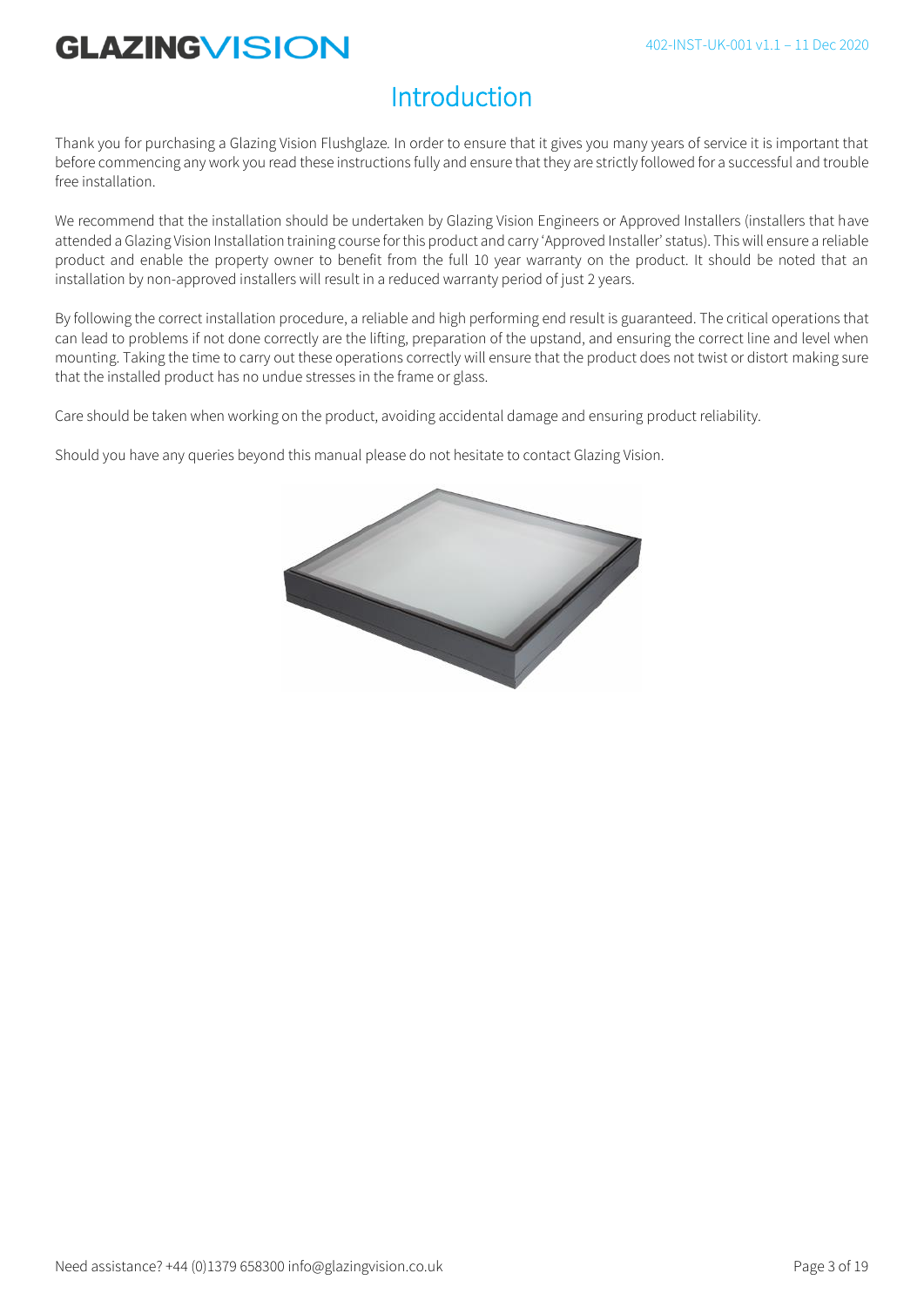# Safety Information

Installation of your rooflight may involve working at heights, working at an unusual angle, being in unfamiliar locations or all of these. Before work is commenced, stop and consider the best way to carry out the task and what hazards you might encounter.

| <b>GLAZING<br/>VISION</b> | Let our experts carry out your routine maintenance with a maintenance contract.<br>+44 (0)1379 658300<br>$\mathbb{C}$<br>info@glazingvision.co.uk<br>$\boxtimes$                                                                                                                                                                                                                                                                                                                                                                                                                                                                                                                                                                                                                                                                                                                                                                                                                                                                                                                                                                                                                                                                                                                                                                          |
|---------------------------|-------------------------------------------------------------------------------------------------------------------------------------------------------------------------------------------------------------------------------------------------------------------------------------------------------------------------------------------------------------------------------------------------------------------------------------------------------------------------------------------------------------------------------------------------------------------------------------------------------------------------------------------------------------------------------------------------------------------------------------------------------------------------------------------------------------------------------------------------------------------------------------------------------------------------------------------------------------------------------------------------------------------------------------------------------------------------------------------------------------------------------------------------------------------------------------------------------------------------------------------------------------------------------------------------------------------------------------------|
|                           | These products can be very heavy. Extreme care must be taken during handling and installation. Full<br>consideration should be given to how you will safely transport your rooflight product from the delivery<br>vehicle to the installation location. Glazing Vision strongly recommends that specialist, mechanical lifting<br>equipment is employed.                                                                                                                                                                                                                                                                                                                                                                                                                                                                                                                                                                                                                                                                                                                                                                                                                                                                                                                                                                                  |
|                           | Consider:<br>The weight(s) of the product purchased.<br>How you will safely transport your rooflight product from the delivery vehicle to the installation<br>location.<br>All lifting methods and equipment required for safe installation to eliminate manual handling.<br>How you will safely access the area to carry out installation.<br>$\bullet$<br>Any openings, voids or unprotected edges that might pose a significant risk whilst working at height.<br>Use of scaffolding with all appropriate edging, rails and inspection certification.<br>If specialist access or equipment is required e.g. a fall arrest system.<br>$\bullet$<br>What personal protective safety equipment (PPE) is required for working at height - e.g. harness.<br>$\bullet$<br>Methods for safe working, for example, to avoid falling from height, reducing manual handling and<br>$\bullet$<br>so as not to drop equipment.<br>How you will transport tools and other equipment to the installation area.<br>The number of persons required to assist with safe installation.<br>$\bullet$<br>The competence, capability and experience of the installation team to safely carry out the task.<br>Impact of weather on safe installation, especially driving rain and high winds.<br>If in doubt, please contact Glazing Vision for assistance. |
|                           | Anticipated hazards may include:<br>Falls from height<br>Working with specialist lifting equipment or third-party lifting<br>Manual handling injury<br>Equipment falling from height<br>Slips, trips and falls<br>Fragile roof areas.<br>Finger or clothing entrapment under unit, in mechanical or moving parts<br>Impact of weather conditions<br>Competence of personnel                                                                                                                                                                                                                                                                                                                                                                                                                                                                                                                                                                                                                                                                                                                                                                                                                                                                                                                                                               |
|                           | Do not attempt to repair, move or dismantle the product unless suitably competent and qualified to do so,<br>with the appropriate safety measures in place. Any repairs and/or movement of the product may invalidate<br>the warranty. Please seek advice from Glazing Vision.                                                                                                                                                                                                                                                                                                                                                                                                                                                                                                                                                                                                                                                                                                                                                                                                                                                                                                                                                                                                                                                            |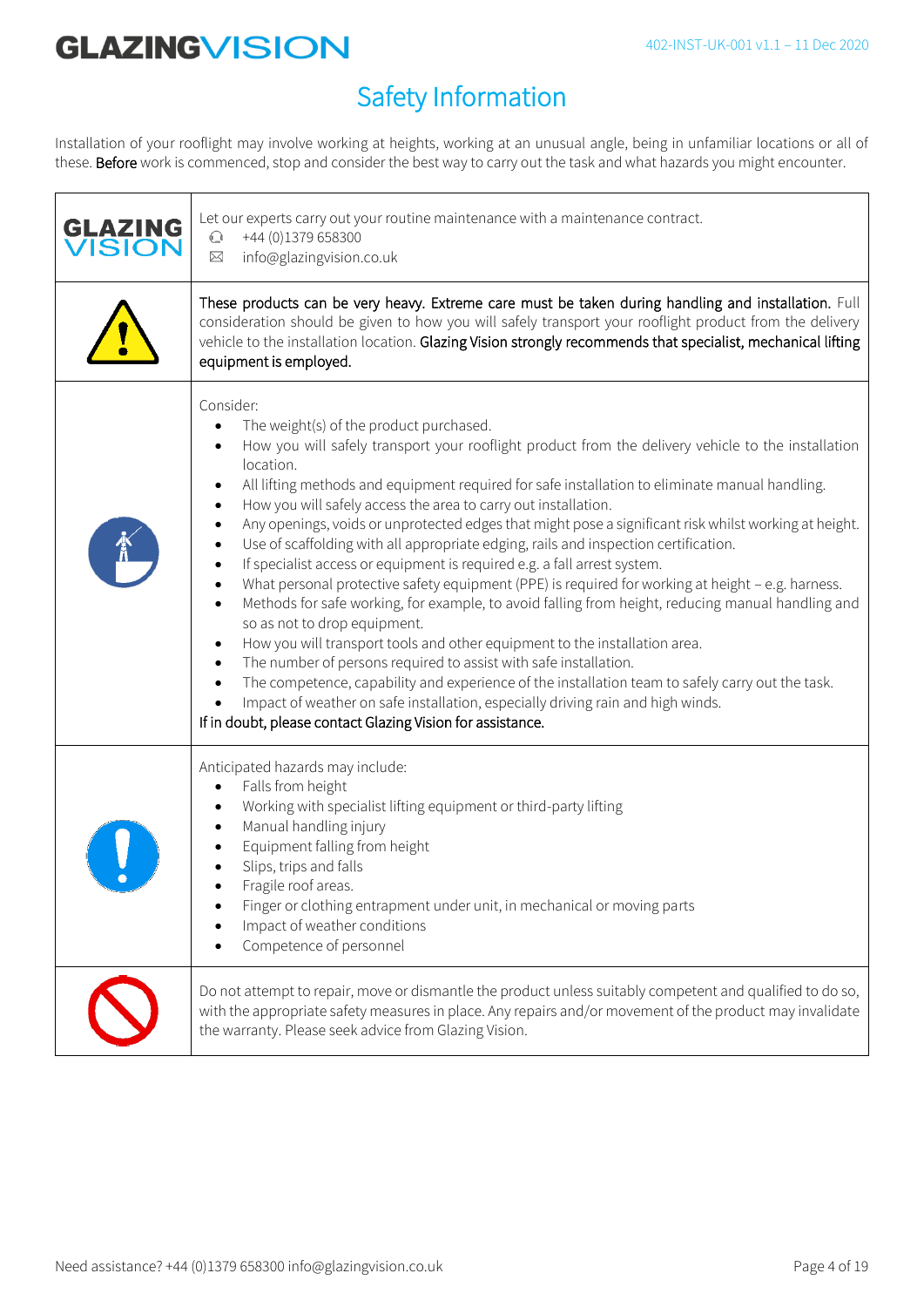



#### The following warnings are here to prevent personal injury and damage to the product. Please follow them explicitly.

#### General:

- The product must be properly installed and commissioned in accordance with this manual before it is used.
- Glazing Vision strongly recommends that any work is carried out by suitably qualified individuals (e.g. Glazing Vision Engineers or Approved Installers, or an experienced service engineer).
- Glazing Vision strongly recommends that specialist, mechanical lifting equipment is employed.
- Use the product only for its intended purpose.
- Regular cleaning and maintenance must be carried out according to guidelines.
- A safe working platform must be provided for any installation/maintenance work carried out. This includes suitable edge protection.
- Glazing Vision cannot be held responsible for damage incurred during the lifting and transportation of the product to the installation location (please refer to terms and conditions of sale).

#### Pre-Installation:

- Glazing Vision products are heavy, fragile and of awkward shape and size. There may be uneven weight distribution due to the materials used and their design.
- The weight(s) of each individual product (or product section) will be clearly marked on the product and will be communicated to clients before despatch of goods.
- Never install any product showing signs of damage. If in doubt consult Glazing Vision for advice.
- Please dispose of the packaging material for this product in a considerate manner. Cardboard and wood items are widely recycled.

#### During Use:

• Do not place anything on, walk or sit on the unit (except if a walk-on unit).

For more information or assistance please contact Glazing Vision.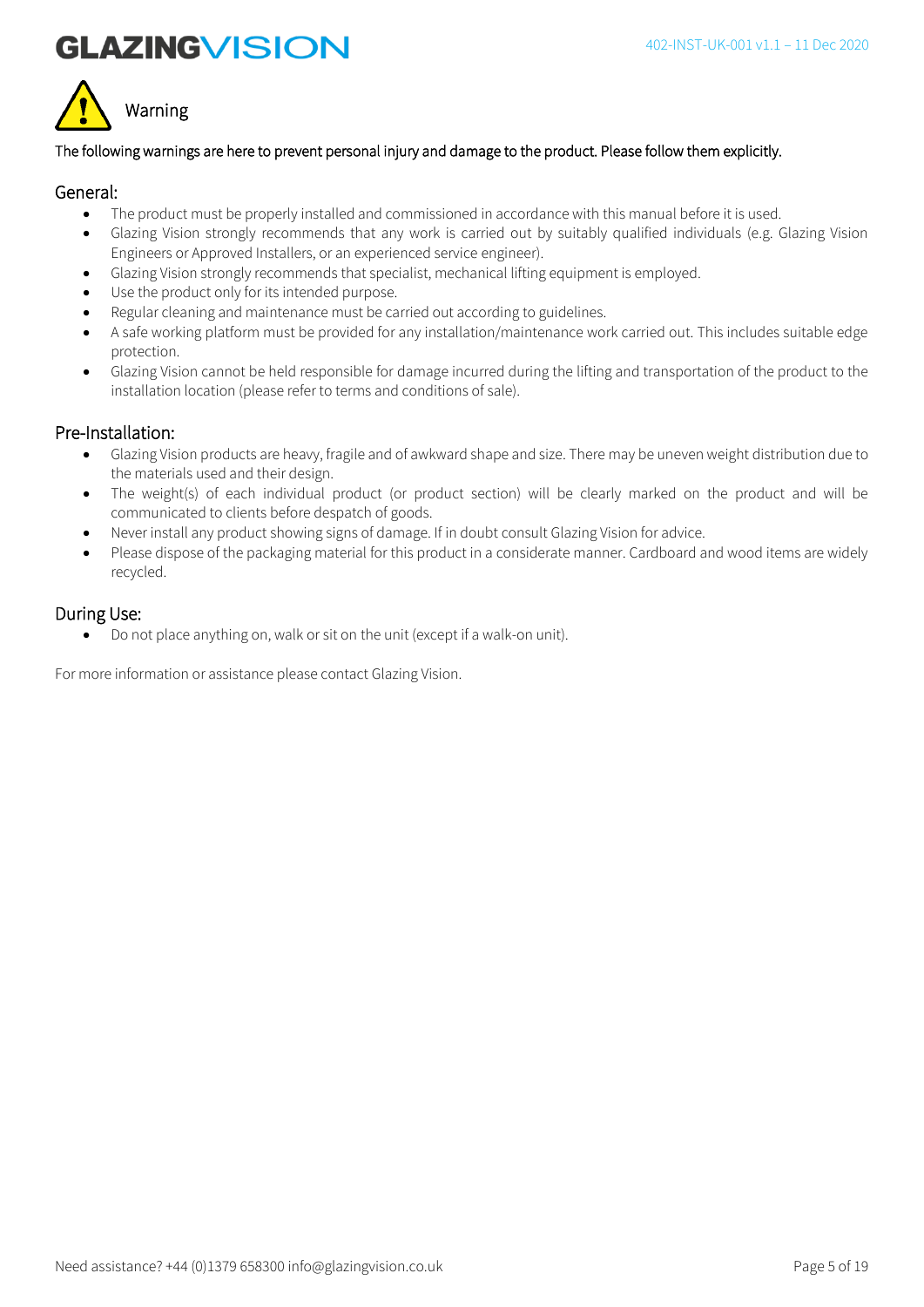# Pre-Installation Preparation



These products can be very heavy. Due consideration should be given to getting the product onto the roof safely and extreme care taken during installation.

### Points to Note Prior to Commencing Installation

- 1. The Flushglaze should arrive on site in undamaged packaging, which includes a wooden build frame/blocks, cardboard, polyfoam glass protection and low tack tape. Please inspect for damage to packaging and/or product and advise Glazing Vision of any damage or shortfall within 48 hours from signing the receipt of your delivery.
- 2. Enclosed within the box containing this manual will be the required number of fixing woodscrews and a number of plastic packers, as well as some silicone and other required materials and any additional optional items selected at the time of order.

### *Standard Installation Hardware*

Enclosed within the hardware box for each unit you should find at least the following:





(various sizes)



#### *Multipart Units*

If a multipart unit is specified, the following items should also be included:







## *Back-to-Back Angle Units*

If a multipart unit with back-to-back angles is specified, the following item should also be included:

Countersunk sex bolts



## *Wall Abutted Units*

If a unit with wall abutments is specified, the following item should also be included:

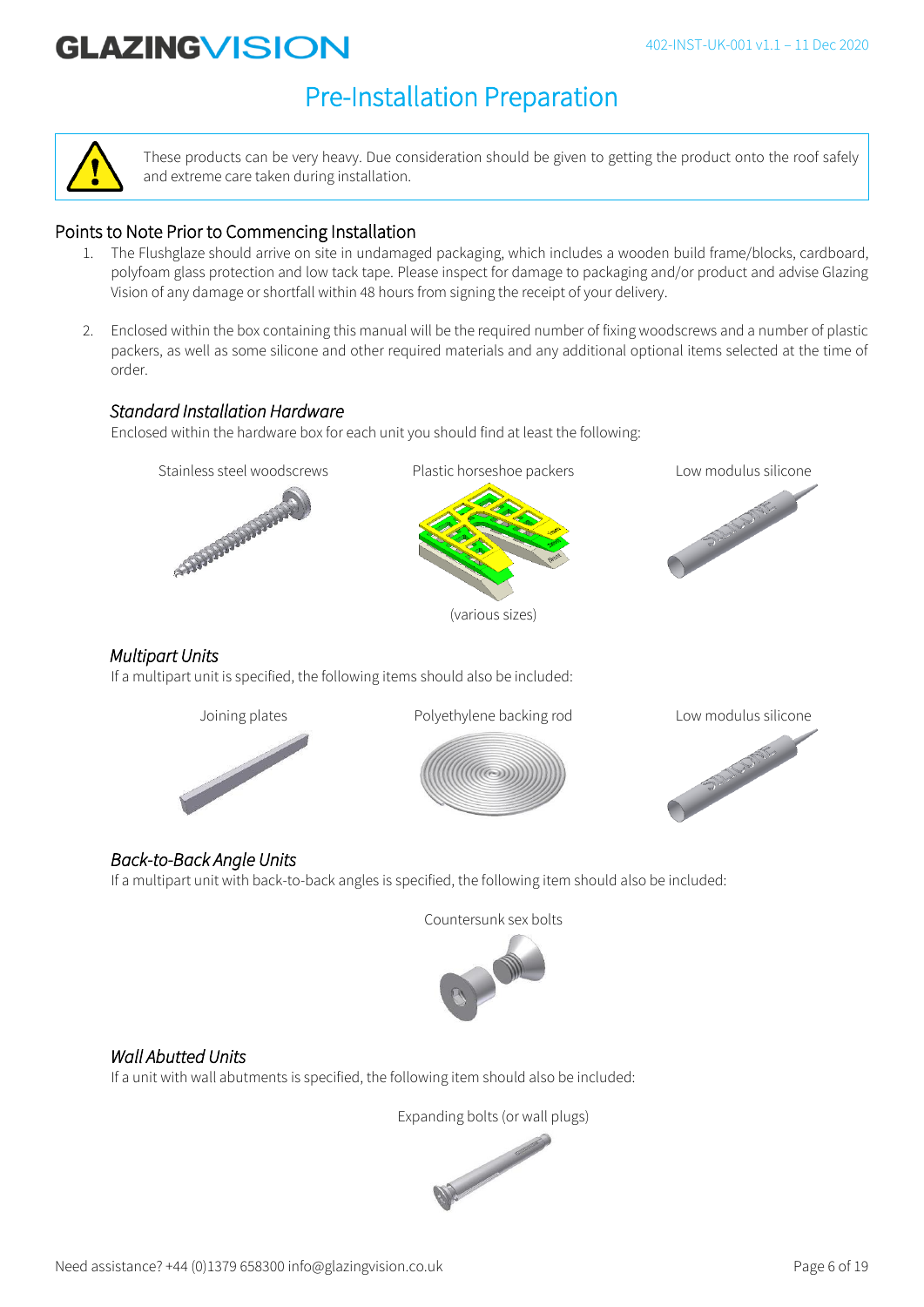### *Glass Fin Units*

If a multipart unit with glass fins is specified, the following items should also be included:



### *Fire Rated Units*

If a fire rated unit is specified, the following items should also be included (instead of low modulus silicone):





- 3. The upstand must already be in place for the product. The dimensioning of the product will have taken into consideration the external dimensions of the upstand including all weathering. More information about upstand construction can be found in Glazing Vision's sales drawings. Please note that a minimum distance of 150 mm clearance between the upstand and any surrounding structures must be left on all sides. Sufficient room for installation and maintenance must also be allowed for.
- 4. It is important to ensure that the area of installation is suitably prepared. The area surrounding the upstand should be clear to provide safe access during the installation works. It will be necessary to work on the inside and outside and therefore suitable provisions should be made for safe handling of the product, including all relevant personal protective equipment (PPE) and safety systems for working at heights.
- 5. Before starting installation, Glazing Vision advises that the physical upstand dimensions are cross-checked with those given for the order, to ensure the product will fit. The upstand will need to be within ± 10 mm of the ordered size. The top surface of the upstand should be flat without undulations greater than ± 2 mm. Also check the diagonals to ensure that the upstand has been constructed square. The upstand must be weathered as per the sales drawings. If using any metallic waterproofing material, this cannot be applied across the top surface of the upstand as this will cause a thermal bridge which can lead to internal condensation and invalidate the product warranty.
- 6. These products can be very heavy. Glazing Vision strongly recommends that a structural engineer is consulted when designing the structure(s) that will support the product and the surrounding structure. Nothing in this manual or on Glazing Vision's sales drawings constitutes a structural proposal.
- 7. Glazing Vision strongly recommends that a 'dry run' (without any silicone) is completed before committing to the final installation.

### Sales Drawings

Sales drawings for the Flushglaze can be obtained by downloading them from Glazing Vision's website [\(www.glazingvision.co.uk/resources\)](http://www.glazingvision.co.uk/resources) or by contacting Glazing Vision.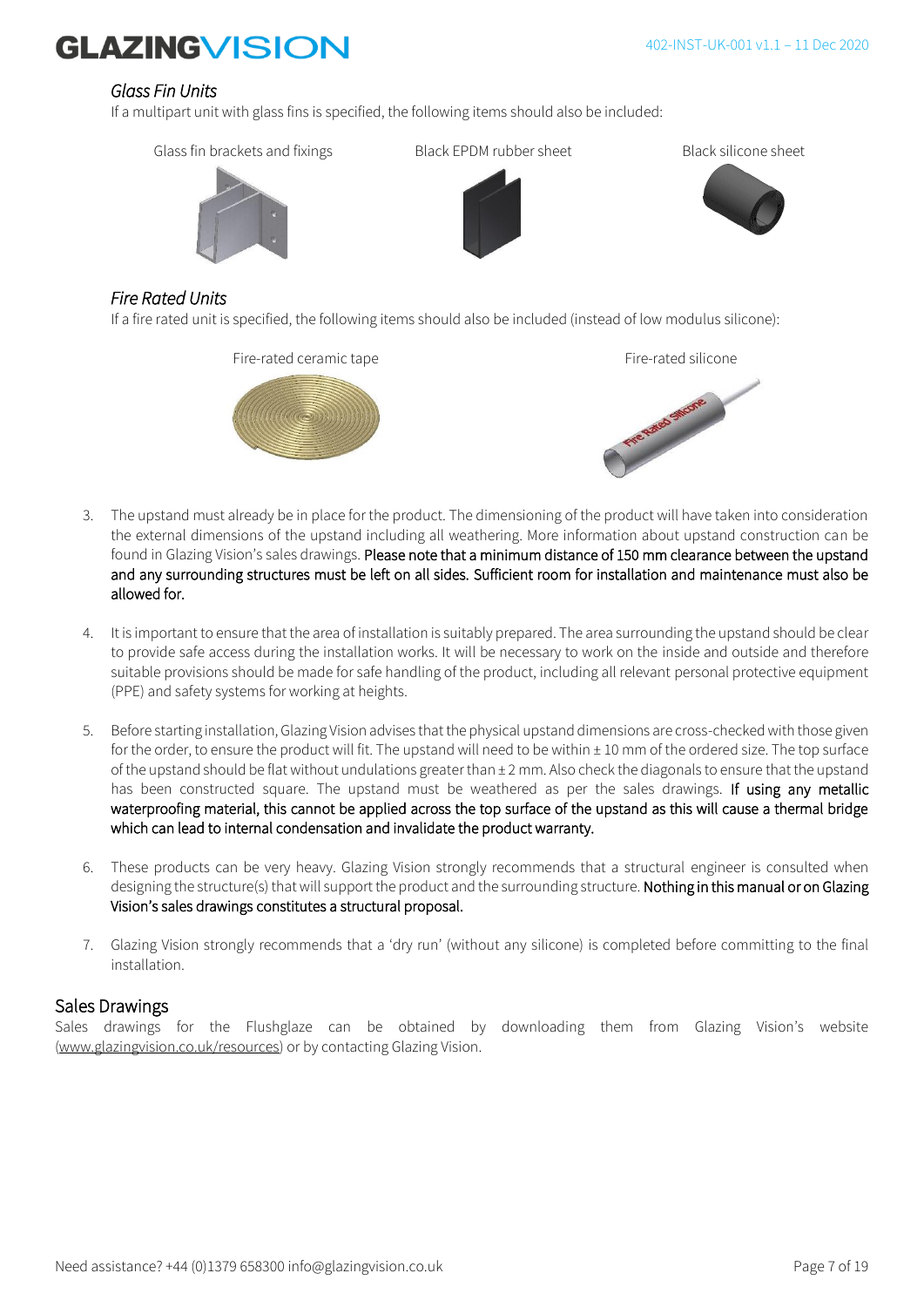# Upstand Top Trim Installation (If Specified)

If you are installing glass fins, the upstand top trim will require trimming around the glass fin brackets, therefore the upstand top trim should be fitted after the dry run, and after the glass fin brackets, but before the glass fins are installed. For Singlepart units and units with back-to-back angles, the upstand top trim should be fitted first.

Begin by cutting the upstand top trim to the lengths required for all sides of the upstand. The corner joints can either be mitred (45°) or straight cut with notches (see image below). If the material requires bending to suit the pitch of the upstand, this can be achieved by screwing the section to the upstand as below and gently tapping the horizontal part using a clean rubber mallet.



*Figure 1 – Upstand top trim placement* 

The upstand top trim should be cut to size along its length to leave a dimension of 60 mm between the edge of the trim and outside of the upstand. This dimension ensures that the visible internal upstand top is covered and that there is no contact between the upstand top trim and the exterior product framework. The upstand top trim is supplied with 5 grooves along the underside. These grooves can be used to help guide a saw or similar when trimming the cover to size. Failure to follow this step exactly may result in a thermal bridge.



*Figure 2 – Upstand top trim measurements*

After all upstand top trim lengths have been cut to size and adjusted to fit, they can be fixed into place with the supplied fixings. Drill holes at approximately 500 mm centres using the groove to aid with positioning of the drill bit. The upstand top trim has been designed to accept standard 12 mm plasterboard to ensure a flush finish. Refer to the sales drawings for more information.



*Figure 3 – Upstand top trim fixings*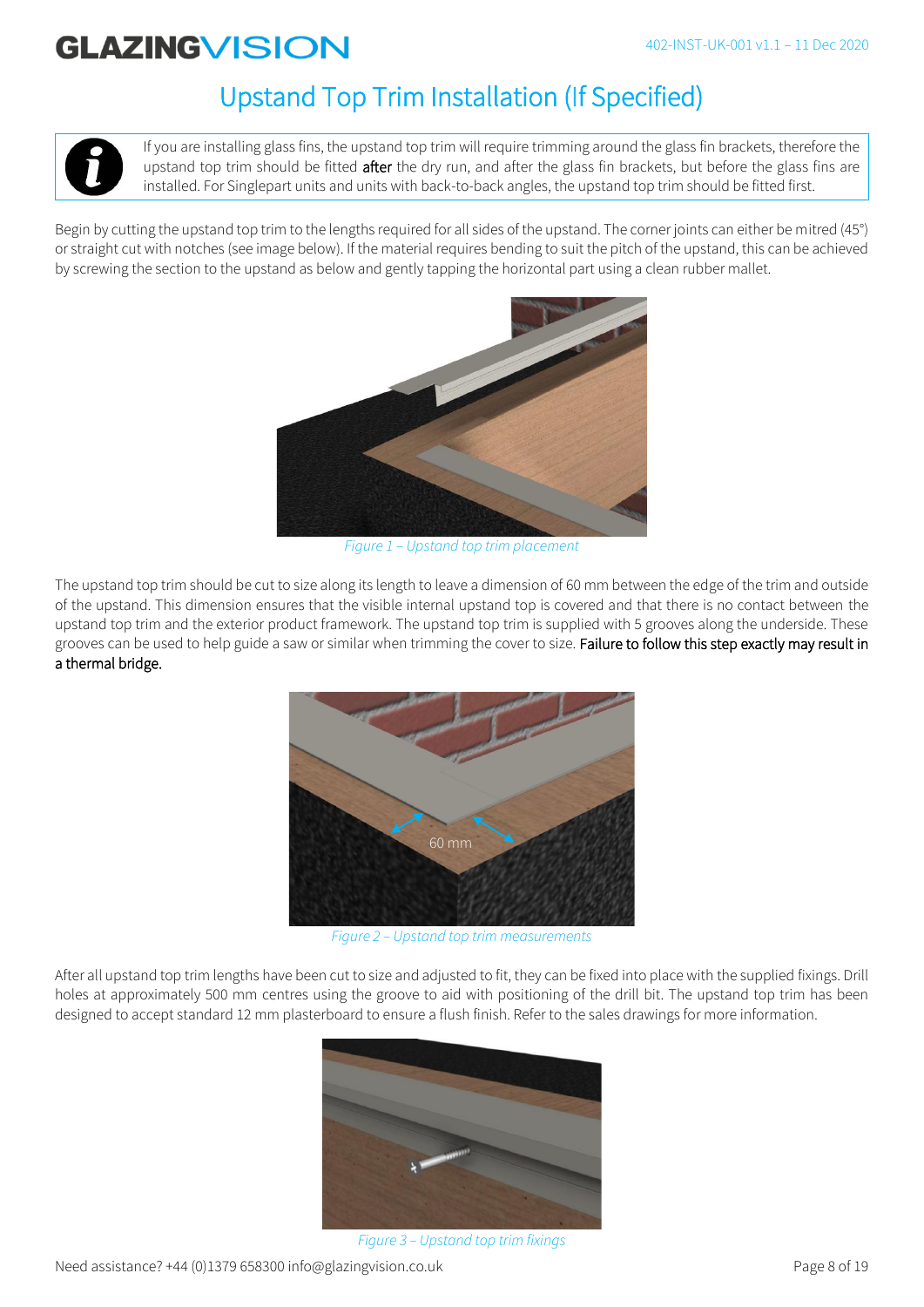# Installation Procedure - Singlepart Units



If the unit has wall abutments, please refer to the relevant section about wall abutments in this manual before starting installation.



Prior to commencing installation, photographs of the fully weathered upstand and surrounding area must be taken and retained for future reference.

## Step 1

Remove all packaging from the product including polyfoam glass protection and low tack tape.



When removing the packaging, try to keep it intact as much as possible, so that after installation it can be re-used to protect the product until project completion and final handover.

Gently prise all of the upstand fixing clip on covers off the framework drip legs (note that Circular Flushglaze products do not have this feature).



*Figure 4 - Clip on cover*

## Step 2

For Standard and Walk-On Flushglaze units, apply two large lines of silicone (supplied in the installation kit) to the top of the upstand. The two lines of silicone need to be approximately 20 mm and 40 mm in from the outside face of the upstand. For fire rated units, instead of the above, one line of ceramic tape is applied approximately 20 mm from the outer face of the upstand, and one line of fire rated silicone is applied 40 mm from the outer face of the upstand.



*Figure 5 – Silicone placement*

## Step 3

Fit the chosen lifting equipment to the unit and check that it is secure.

Carefully lift the product to the installation site (roof) using strops underneath the wooden build frame/blocks. This is to ensure that the build frame/blocks do not separate from the product during the lift.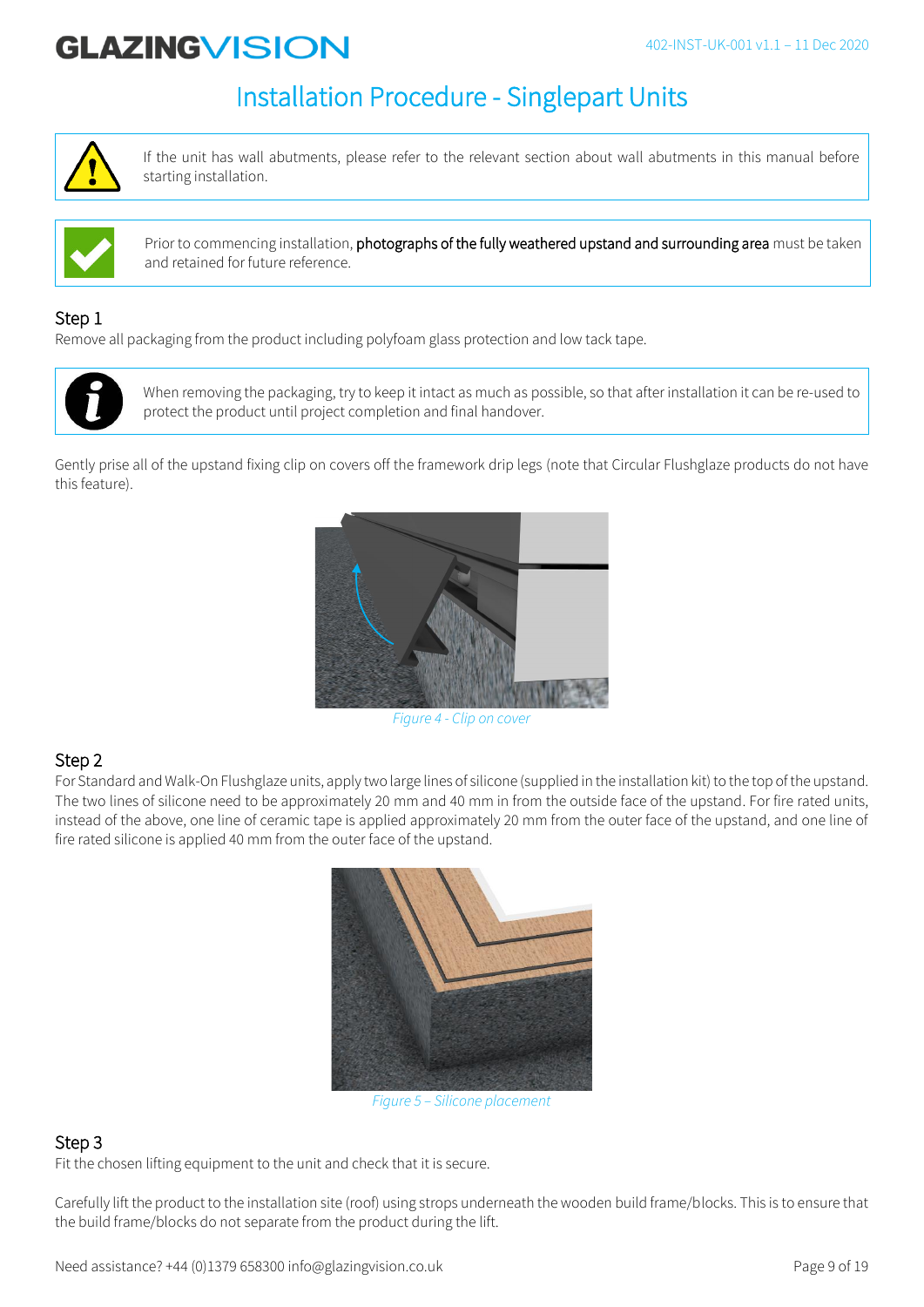#### Step 4

When on the roof the product should be lifted off the wooden build frame/blocks (remove the fixings first) and then gently lowered onto the upstand.

With the framework in contact with the upstand top and the majority of the weight still supported by the crane/lifting equipment, adjust the position of the product on the upstand so that the internal framework is equally spaced and aligned with the internal finishes. Take care when positioning the product during final installation, as once the weight of the unit has been placed onto the sealants it adheres to the upstand making repositioning difficult.

Once satisfied that everything is correctly positioned, carefully release the weight of the product. Remove the crane and lifting equipment.

### Step 5

Drill Ø3 mm pilot holes into the upstand through the pre-drilled holes in the product's framework (concealed by the clip on cover). Secure the product to the upstand using the woodscrews and packers provided in the hardware kit. The packers must fill the entire gap between the upstand and product for each woodscrew. Care should be taken when tightening the fixings to ensure the frame does not distort. Fit the clip on covers back onto the unit (note that Circular Flushglaze products do not have this feature).



If installing into an alternative material to wood, it may be necessary to source suitable wall plugs and/or fixings to use instead of those provided.



*Figure 6 - Upstand fixings*

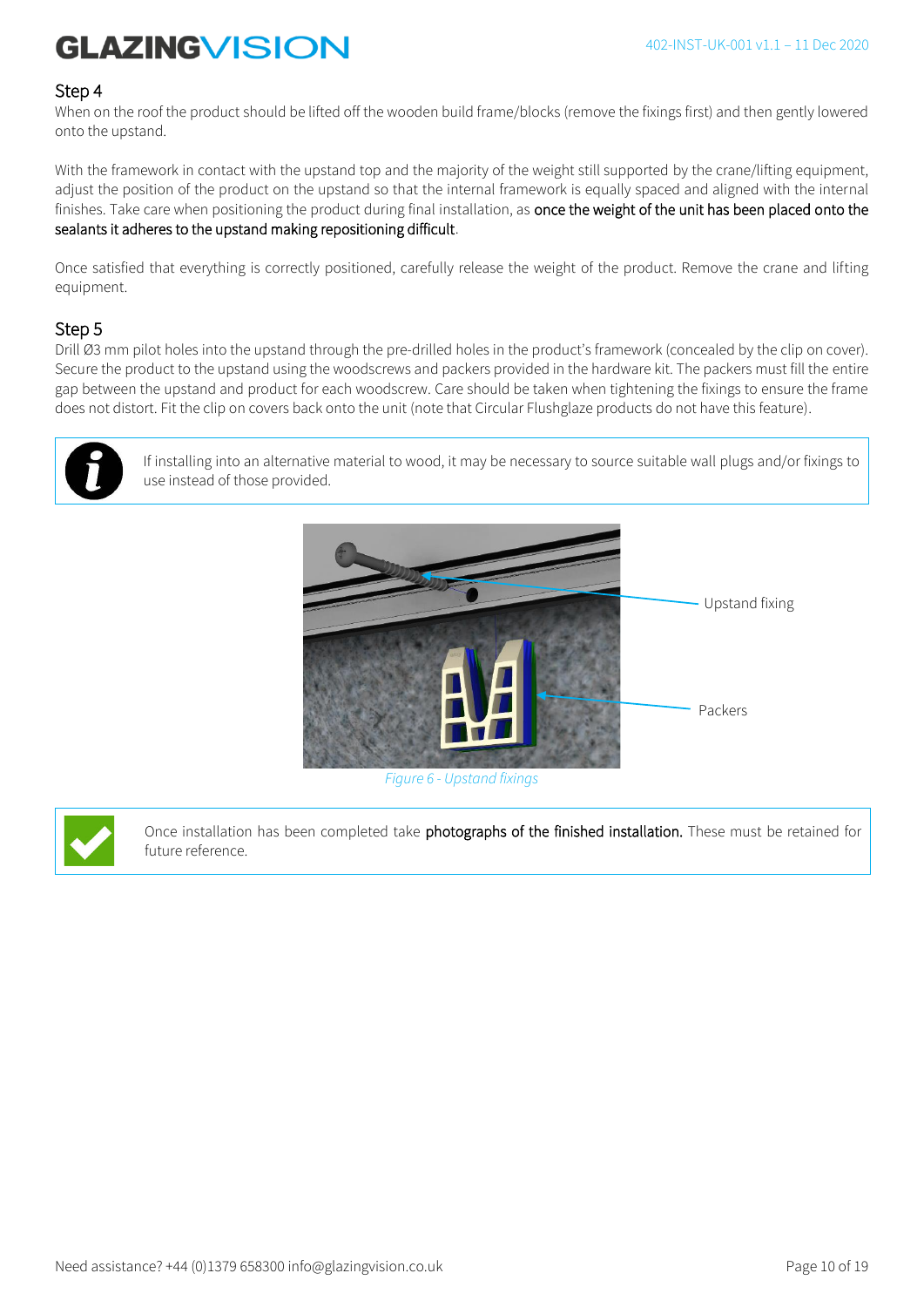# Installation Procedure - Multipart Units



If you are installing glass fins and/or wall abutments, please refer to the relevant section(s) in this manual before starting installation.



Multipart Flushglazes with glass fins should only be dry fitted with the glass fins in place. This is because the glass fins provide essential support for the glazing units, and without this support the glass may fail.



When all sections of a Multipart Flushglaze are in place during a dry fit, the centre lines should be marked with a pencil onto the upstand/wall. These marks will be used to reposition the unit during final fit. The product can now be installed properly.



Prior to commencing installation, photographs of the fully weathered upstand and surrounding area must be taken and retained for future reference.

## Step 1

Remove all packaging from the product including polyfoam glass protection and low tack tape.



When removing the packaging, try to keep it intact as much as possible, so that after installation it can be re-used to protect the product until project completion and final handover.

Gently prise all of the upstand fixing clip on covers off the framework drip legs.



*Figure 7 - Clip on cover*

## Step 2

Apply two large lines of silicone (supplied in the installation kit) to the top of the upstand. The two lines of silicone need to be approximately 20 mm and 40 mm in from the outside face of the upstand.



*Figure 8 – Silicone placement*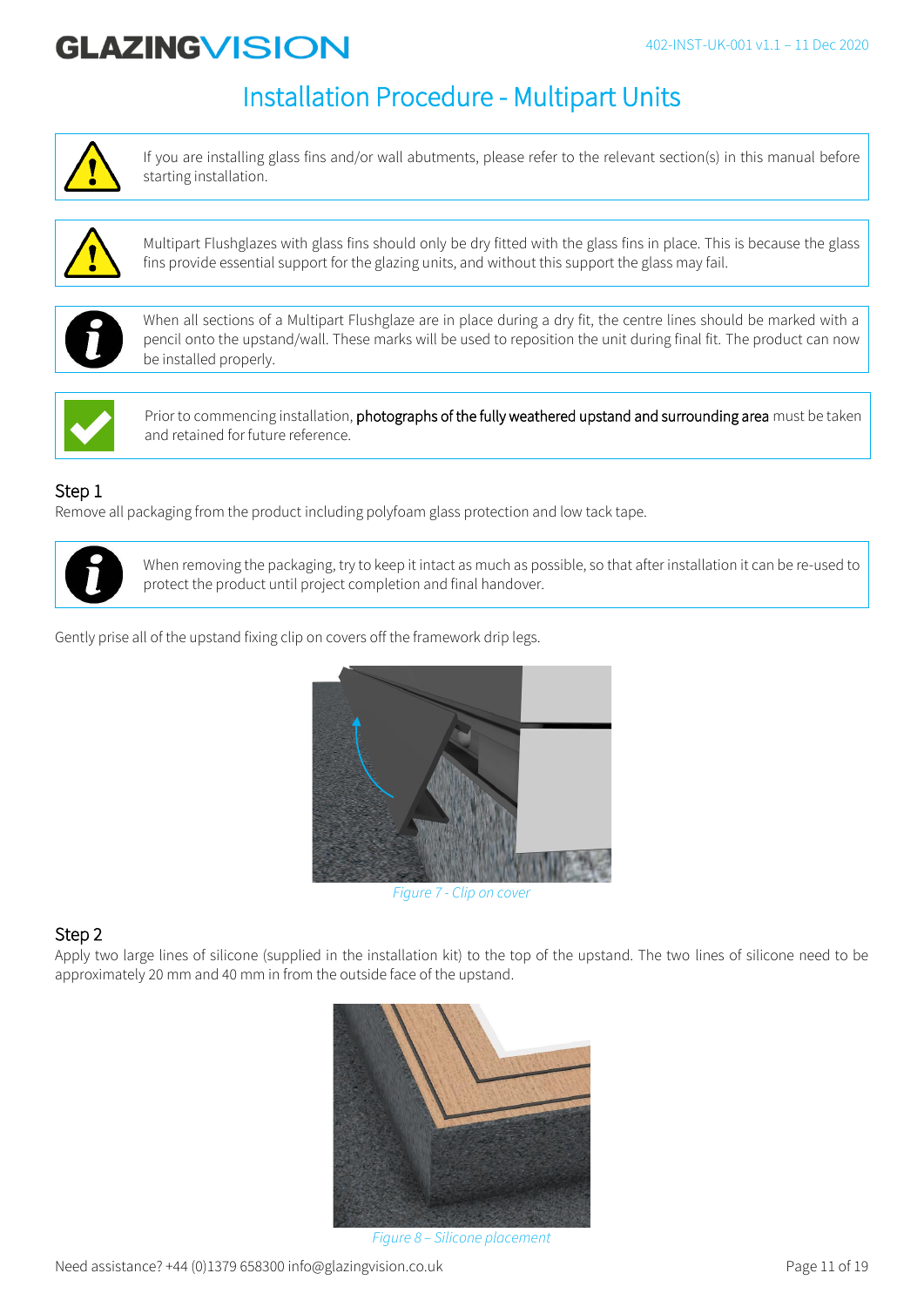#### Step 3

Fit the chosen lifting equipment to the unit and check that it is secure.

One section at a time, carefully lift the product to the installation site (roof) using strops underneath the wooden build frame/blocks. This is to ensure that the build frame/blocks do not separate from the product during the lift.

### Step 4

The frames have unique identifiers to ensure correct installation. It is important to place the sections with their corresponding letters (on products without back-to-back angles the identifier is located on the underside of the Flushglaze frame). A typical 3 section product would be numbered in the following order:

| End of Flushglaze |  |
|-------------------|--|
| N40372-RL1-1-A    |  |
| N40372-RL1-2-A    |  |
| N40372-RL1-2-B    |  |
| N40372-RL1-3-B    |  |
| N40372-RL1-3-C    |  |
|                   |  |
|                   |  |
|                   |  |



*Figure 9 – Unique identifier number*

When on the roof an end section should be lifted off the wooden build frame/blocks (remove the fixings first) and then gently lowered onto the upstand.

With the framework in contact with the upstand top and the majority of the weight still supported by the crane/lifting equipment, adjust the position of the section on the upstand so that the internal framework is equally spaced and aligned with the internal finishes. Take care when positioning the product during final installation, as once the weight of the unit has been placed onto the sealants it adheres to the upstand making repositioning difficult.

On units with back-to-back angles, check that the cut outs in the back-to-back angles are suitably sized so that the gap between the structural upstand and the back-to-back angle is no more than 20 mm. Where the back-to-back angles meet the upstand, plastic shims should be placed on top of the upstand to fill any voids and ensure that the weight of the sections is carried across the full width of the upstand.



*Figure 10 – Back-to-back angles*

Once satisfied that everything is correctly positioned, carefully release the weight of the product. Remove the crane and lifting equipment. Repeat for the rest of the sections.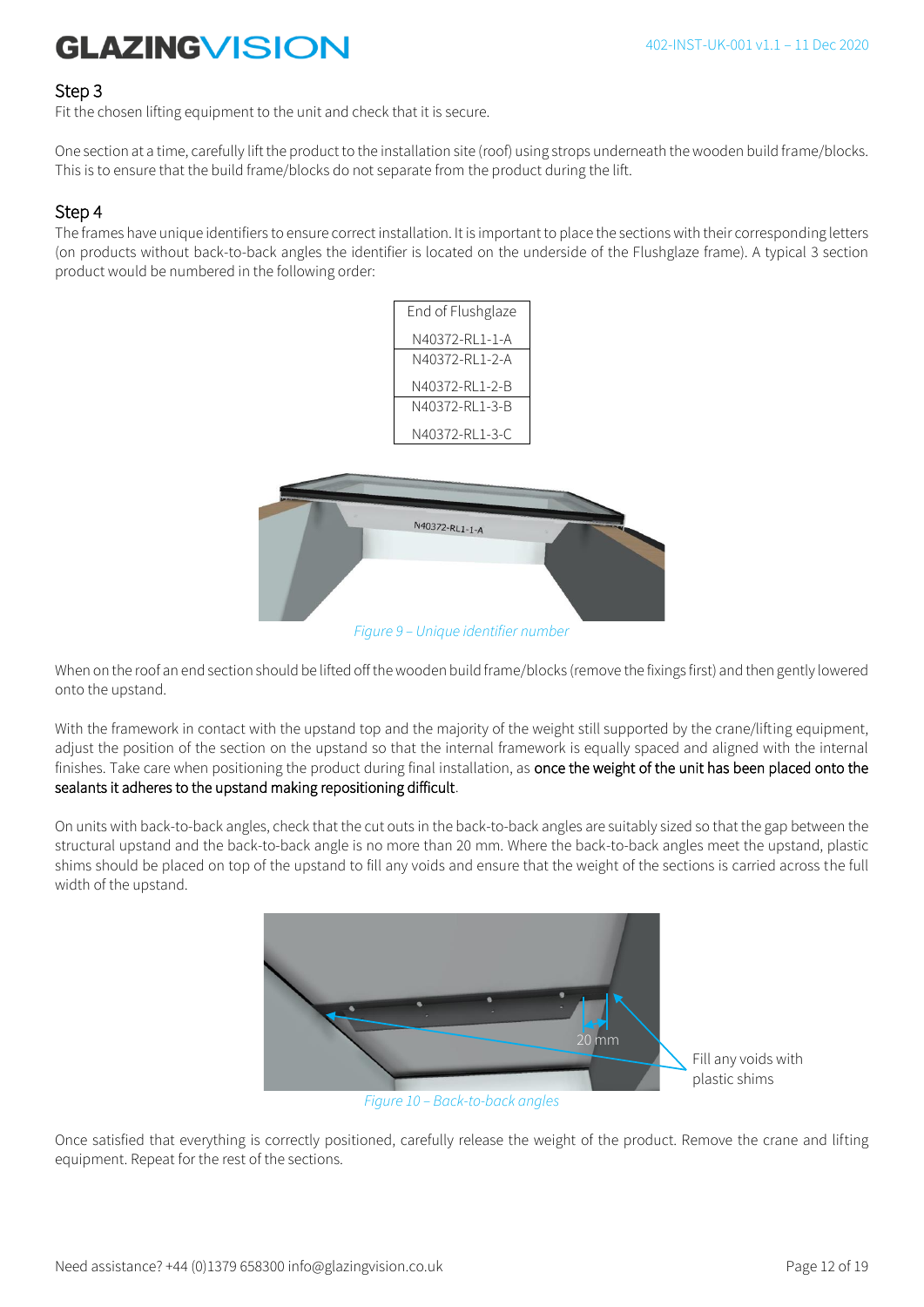

*Figure 11 – Section placement*

Align each frame section with its adjacent frame using the joining plates supplied. Note that wall abutments do not accommodate a joining plate. Repeat this step for all sections of the product.





*Figure 13 – Joining plate inserted*

### Step 5

Once installed, the back-to-back angles (if present) can now be fixed together using the countersunk sex bolts (supplied).



*Figure 14 – Back-to-back angle fixing*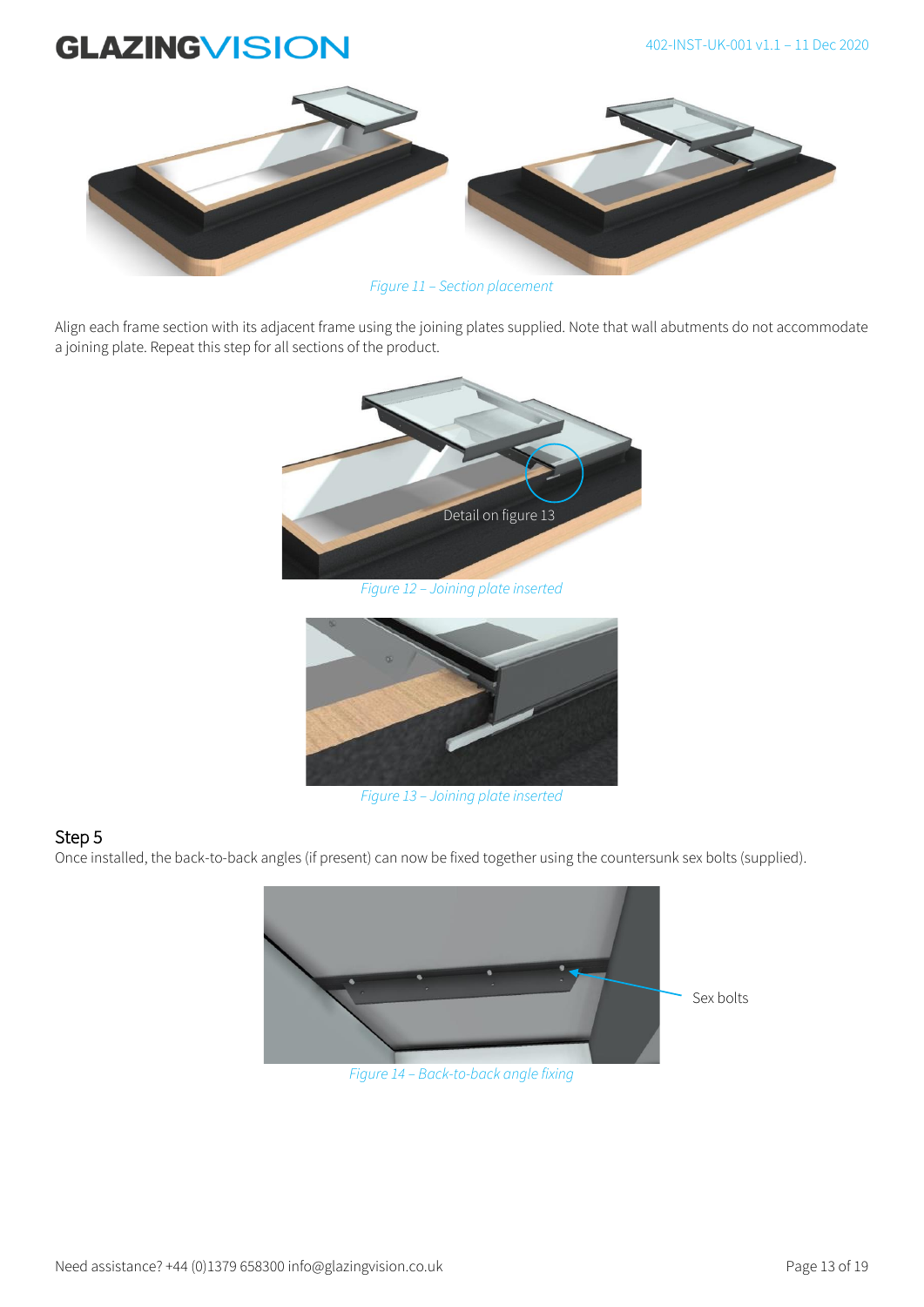### Step 6

Drill Ø3 mm pilot holes into the upstand through the pre-drilled holes in the product's framework (concealed by the clip on cover). Secure the product to the upstand using the woodscrews and packers provided in the hardware kit. The packers must fill the entire gap between the upstand and product for each woodscrew. Care should be taken when tightening the fixings to ensure the frame does not distort. Fit the clip on covers back onto the unit.



If installing into an alternative material to wood, it may be necessary to source suitable wall plugs and/or fixings to use instead of those provided.



*Figure 15 - Upstand fixings*

### Step 7

Once all the sections have been securely screwed to the upstand, cut sufficient length(s) of polyethylene backing rod to fit the gaps between the sections of glass (there should be approximately an 8 mm gap between the glazing units). Press the backing rod into the gaps and position it 8 mm below the outer surface of the glass. After pressing the backing rod in, wait a minimum of 15 minutes to allow any compressed air to escape from the backing rod (otherwise the air can cause bubbles in wet silicone).

### Step 8

One gap at a time, apply enough silicone to overfill the gaps and tool off this excess silicone (a suggested method is to use the open end of a used silicone tube with some soapy water) to finish the joint. When tooling off the excess silicone from outside, make sure you do not create a cavity where water can pond and potentially affect the seal quality in the future.

> 2. Silicone along joint 1. Apply backing rod

If the product has glass to glass joints (self-supporting), repeat this process for the inside of the glass.

*Figure 16 – Back-to-back glazed unit joining*

The edges of the frames should sit flush and should not require any finishing. If for whatever reason they do require external finishing, the appropriate colour of silicone to match the framework can be run along the joint.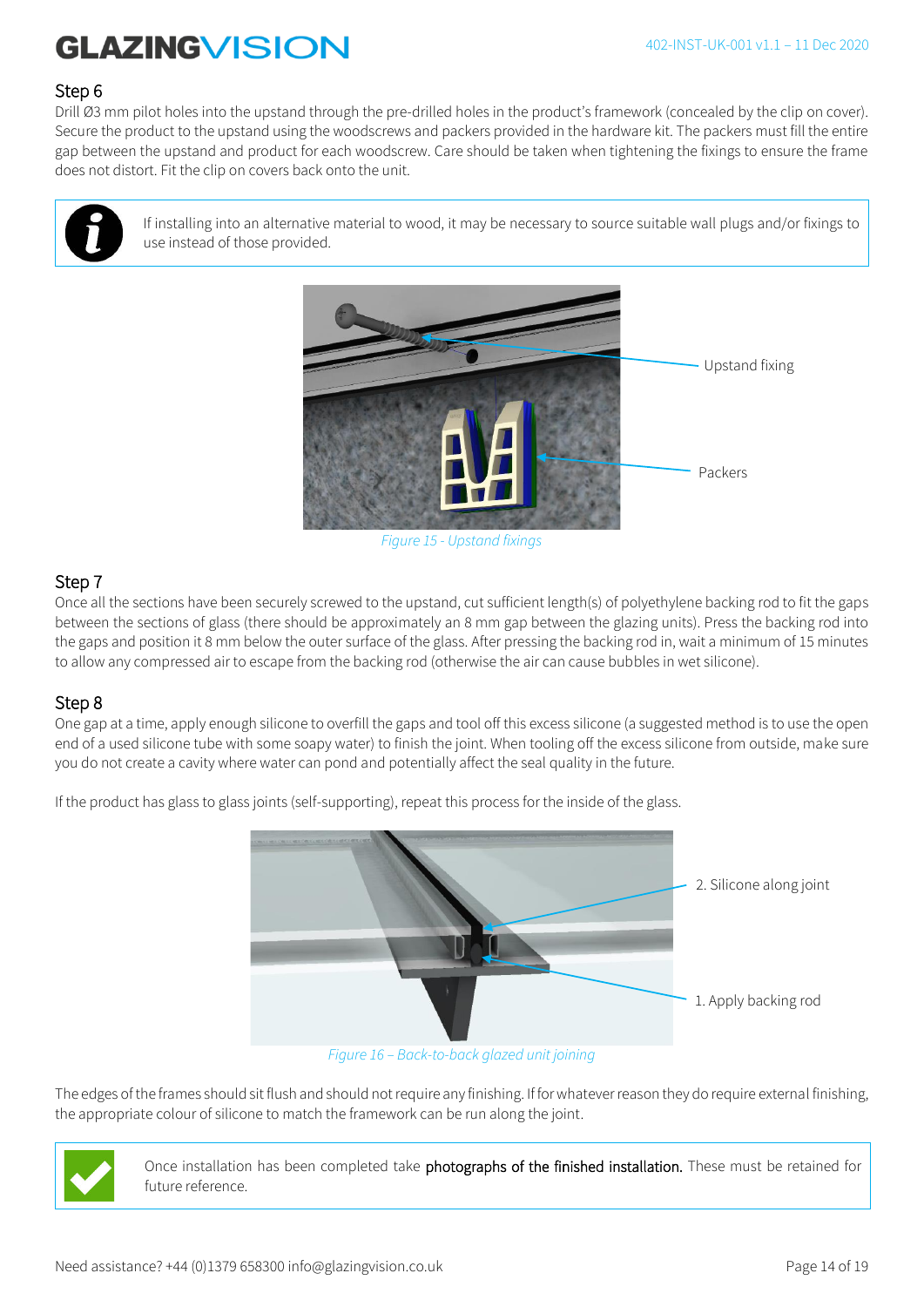## Installation Procedure – Wall Abutted Units



If you are installing glass fins as well as wall abutments, please refer to the relevant section about glass fins in this manual before starting installation.



If the unit is a multipart then refer to the specific multipart installation instructions for detailed section assembly.

A suitable lead (or similar) flashing will be required over the wall abutment following installation. This will need to be done by a builder. To reduce the possibility of damage to the glass it is recommended that any chasing of brickwork for flashings is completed prior to product installation. It is also recommended that temporary battens are secured to the wall to support the weight of the product during installation. The battens should be installed in line with the top of the upstand (note the pitch of the product). The battens can be removed when installation is complete.



*Figure 17 – Temporary wooden support battens in place*

### Step 1

If not already done so, install the temporary support battens.

Remove all packaging from the product including polyfoam glass protection and low tack tape.



When removing the packaging, try to keep it intact as much as possible, so that after installation it can be re-used to protect the product until project completion and final handover.

### Step 2

A dry fit is needed first, so that the fixing holes can be drilled into the wall. Dry fit the product (install without adhesives), then mark the position of the fixing holes through the pre-drilled holes in the product's framework.

Remove the product and drill Ø3 mm holes into the upstand. For standard units drill Ø8 mm x 60 mm holes into the wall. For Walk-On units, drill Ø10 mm x 80 mm holes into the wall. Insert the wall plugs.

Follow the relevant installation instructions for either a Singlepart or Multipart unit and insert all upstand fixings.

Secure the product to the upstand using the woodscrews (or expanding bolts for wall abutments on Walk-On Flushglaze units) and packers provided in the hardware kit. The packers must fill the entire gap between the upstand and product for each woodscrew. Care should be taken when tightening the fixings to ensure the frame does not distort. Once the fixings are all in place the temporary support battens can be removed.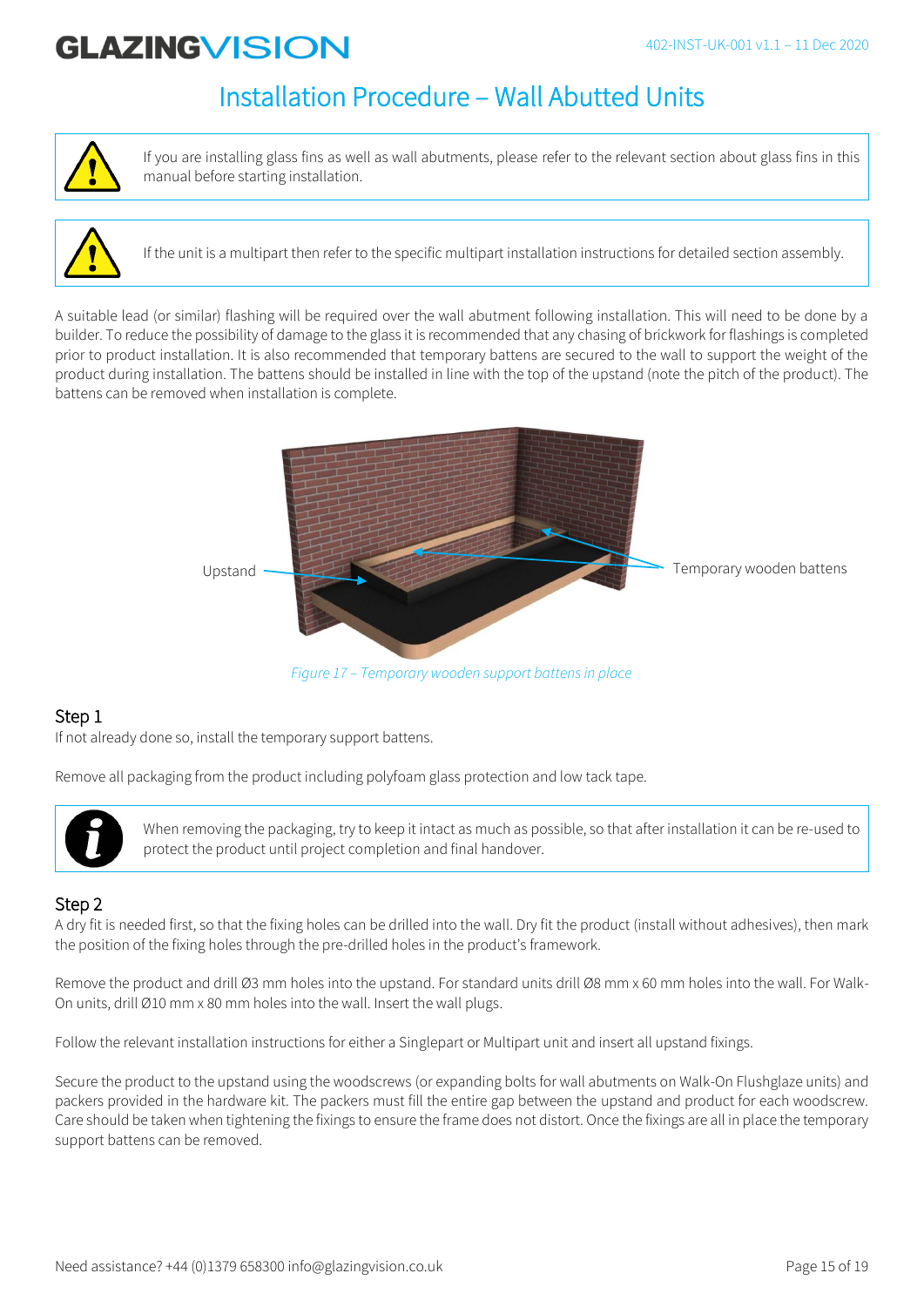

*Figure 18 – Wall abutment fixed in place*

### Step 3

To finish the wall abutments, run a bead of silicone along the edge of the framework, both inside and outside.

#### Step 4

A suitable lead (or similar) flashing should now be installed over wall abutment. This needs to be done by a builder.



*Figure 19 – Lead flashing applied over the wall abutment*

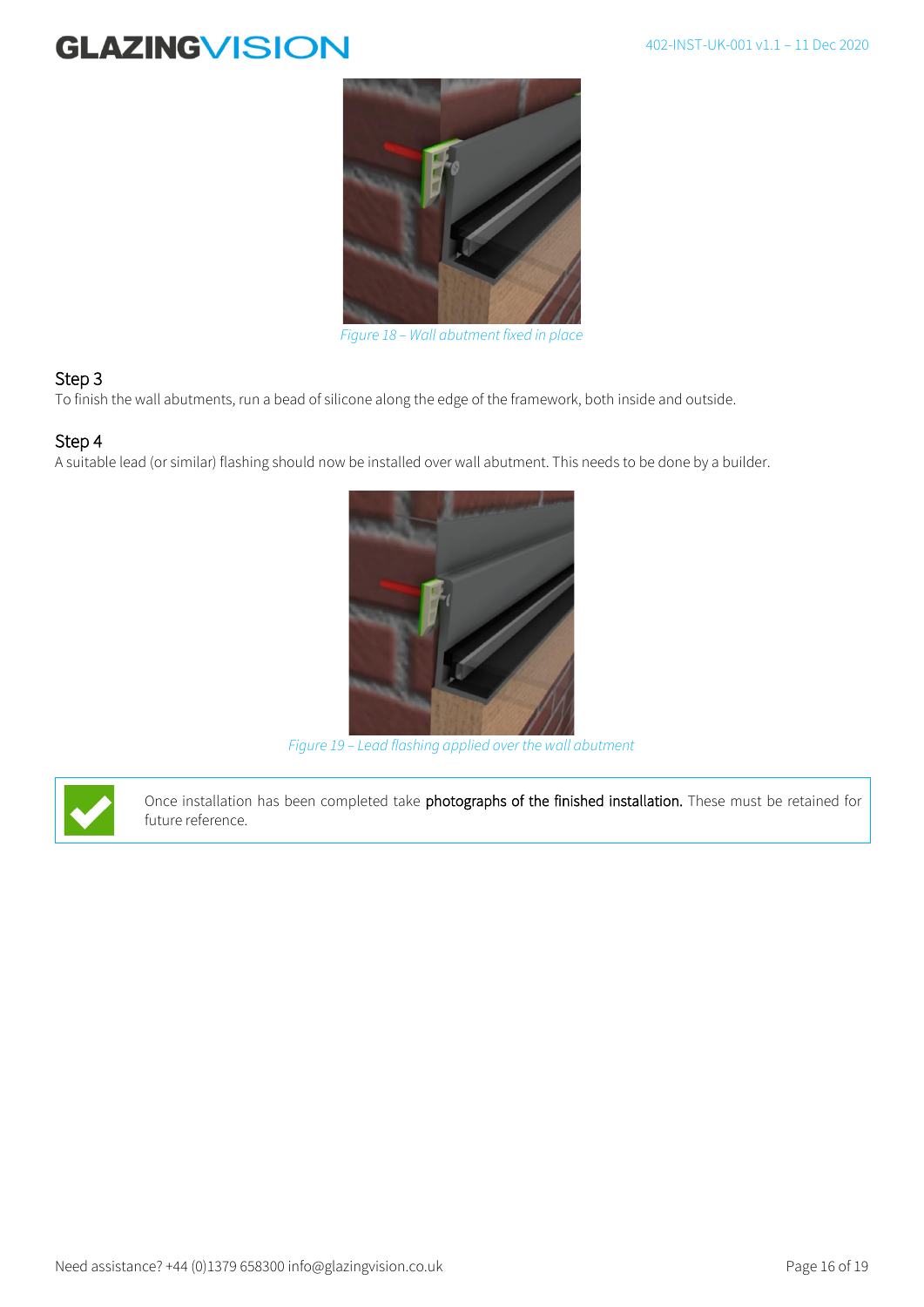# Installation Procedure – Glass Fin Units



Glass fins are toughened laminated units and should be kept in an upright position to prevent them from sagging as this could cause them to shatter. For glass fins positioned along the pitch there will be one upper (angled) and one lower (angled) bracket per fin. For glass fins positioned across the pitch there will be two right angled brackets.

## Step 1

If not already done so, install the temporary support battens for any wall abutments.

Remove all packaging from the product including polyfoam glass protection and low tack tape.



When removing the packaging, try to keep it intact as much as possible, so that after installation it can be re-used to protect the product until project completion and final handover.

## Step 2

When installing units with glass fins, marking out is required to ensure accurate location of the support brackets. The location of the brackets is critical to ensure that the glazing is structurally supported. Initially measure the product sections and mark the centrelines between sections.

Measure 75 mm to the left of each centreline and mark off on the wall/upstand. This represents the location for the left hand edge of the support bracket. The top edge of the back plate of the support bracket should be level with the top surface of the upstand.

## Step 3

### *Upstand Mounted Glass Fin Brackets*

Select the appropriate glass fin support bracket and align the left hand side to the mark made on the upstand - so the centre of the bracket is in line with the pencilled centreline and the top of the bracket sits flush with the top of the upstand. Drill a pilot hole for each screw fixing and fasten the bracket to the upstand using the woodscrews and plastic packers provided ensuring a nominal 5 mm gap from the face of the upstand (use wall plugs if needed). Repeat this for all upstand mounted glass fin brackets.

Once they are all in place, if upstand top trim is being used, it can be trimmed to fit around the glass fin support bracket(s). The front leg (11 mm long) should be trimmed to fit around the protruding bracket, and the back leg (37 mm long) should be trimmed to fit around the back plate. Once this is done, the upstand top trim can be fitted.



*Figure 20 – Fixing an upstand mounted glass fin support bracket* 



*Figure 21 – Glass fin support bracket with upstand top trim*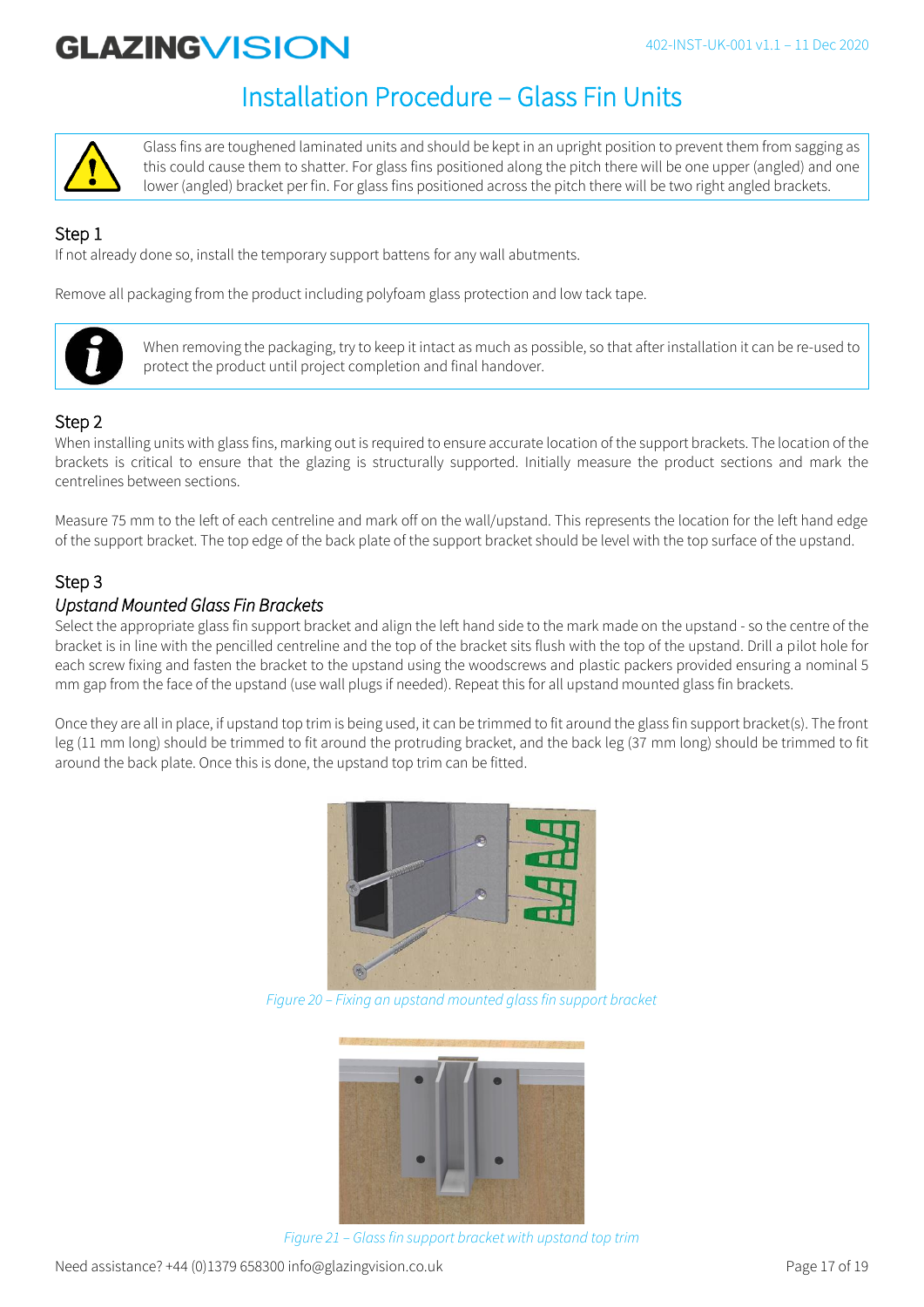### *Wall Mounted Glass Fin Brackets*

Select the appropriate glass fin support bracket and align the left hand side to the mark made on the upstand - so the centre of the bracket is in line with the pencilled centreline and the top of the bracket sits flush with the top edge of the temporary support batten (installed earlier). Drill a small pilot hole for each screw fixing and fasten the bracket to the upstand using the woodscrews, wall plugs and plastic packers provided ensuring a nominal 5 mm gap from the face of the wall. Repeat this for all wall mounted glass fin brackets.



*Figure 22 – Fixing a wall mounted glass fin support bracket*

#### Step 4

When all brackets are fixed in place, the glass fins can be placed inside them. Use the supplied 3 mm EPDM rubber to line the fin bracket and protect the glass from any possible contact with the metal. The top of the glass fins will be blacked out on the top side for aesthetic purposes. Ensure if the glass fins have any notches that these are placed upwards (underneath where wall abutments are present) to avoid any contact with product framework. Once installed, check that the glass fins sit approximately 6mm above the level of the upstand, use plastic shims within the glass fin support bracket to raise the level of the glass fin if needed.

To provide support to the glass and as a barrier against glass-to-glass contact, 75 mm long strips of silicone sheet should now be placed at intervals across the top of the glass fins leaving 400 mm - 500 mm gaps between each silicone strip.



*Figure 23 – Silicone sheet strips placed at intervals along the glass fins*

The installation can now be continued following the installations for a Multipart unit. Take care not to damage the glass fins.

Once installed, to finish the glass fins, black silicone should be applied along the top of the glass fins, filling the gaps between the silicone sheet strips. Check that there are no air gaps present and fill them if needed. To provide an aesthetic finish, a fillet of silicone should then be applied along the edge of the fin between the top of the fin and underside of the glass on both sides of each glass fin.